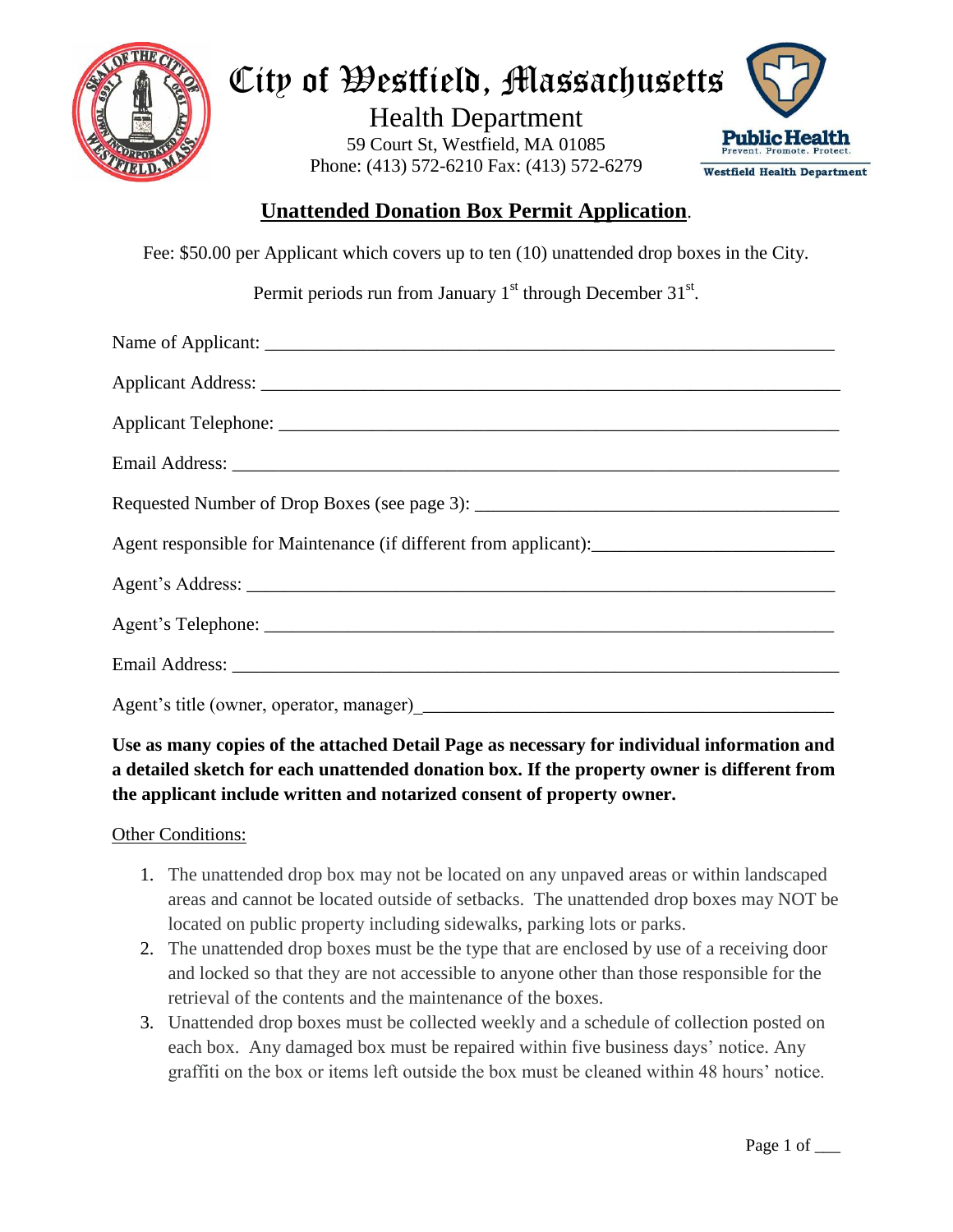- 4. Unattended drop boxes must be placed in a well-lit and visible area but may NOT be placed on any parking spaces that are required per the Westfield Zoning Ordinances or any other applicable ordinances, regulations or statutes.
- 5. Unattended drop boxes shall not be placed within the 100 year floodplain zone unless the name of a local agent is given and an agreement signed that in the event of a potential flood event that the box be removed within 24 hours.

#### **ACKNOWLEDGEMENT AND INDEMNIFICATION**

I hereby state that all information provided on this application is true and accurate and I understand that any information found to be false or misleading will result in the forfeiture of the license and may result in civil or criminal penalties. I also understand that the application fee required by the City is not refundable for any reason. I also certify that to the best knowledge and belief, that I have filed all state tax returns and paid all state and local taxes as required under law.

I hereby indemnify and hold harmless the City of Westfield and its officers, agents and employees from and against all suits, actions or claims, civil or criminal, of any character brought because of any injury or damage received or sustained by any person, persons or property arising out of, or resulting from the existence of any obstruction, or arising out of, or resulting from any asserted negligent or intentional act, error or omission of the Licensee or its agents, servants or employees, occurring in the performance of this Agreement. This indemnification hereby required shall not be limited by reason of the specifications of any particular insurance coverage under this Agreement.

| <b>Signature of Applicant</b> |                       | Date         |  |
|-------------------------------|-----------------------|--------------|--|
|                               | FOR OFFICIAL USE ONLY |              |  |
| APPROVED:                     |                       | APPROVED BY: |  |
|                               |                       |              |  |
| <b>ADDITIONAL</b>             |                       |              |  |
| REQUIRMENTS:                  |                       |              |  |

\_\_\_\_\_\_\_\_\_\_\_\_\_\_\_\_\_\_\_\_\_\_\_\_\_\_\_\_\_\_\_\_\_\_\_\_\_\_\_\_\_\_\_\_\_ \_\_\_\_\_\_\_\_\_\_\_\_\_\_\_\_\_\_\_\_\_